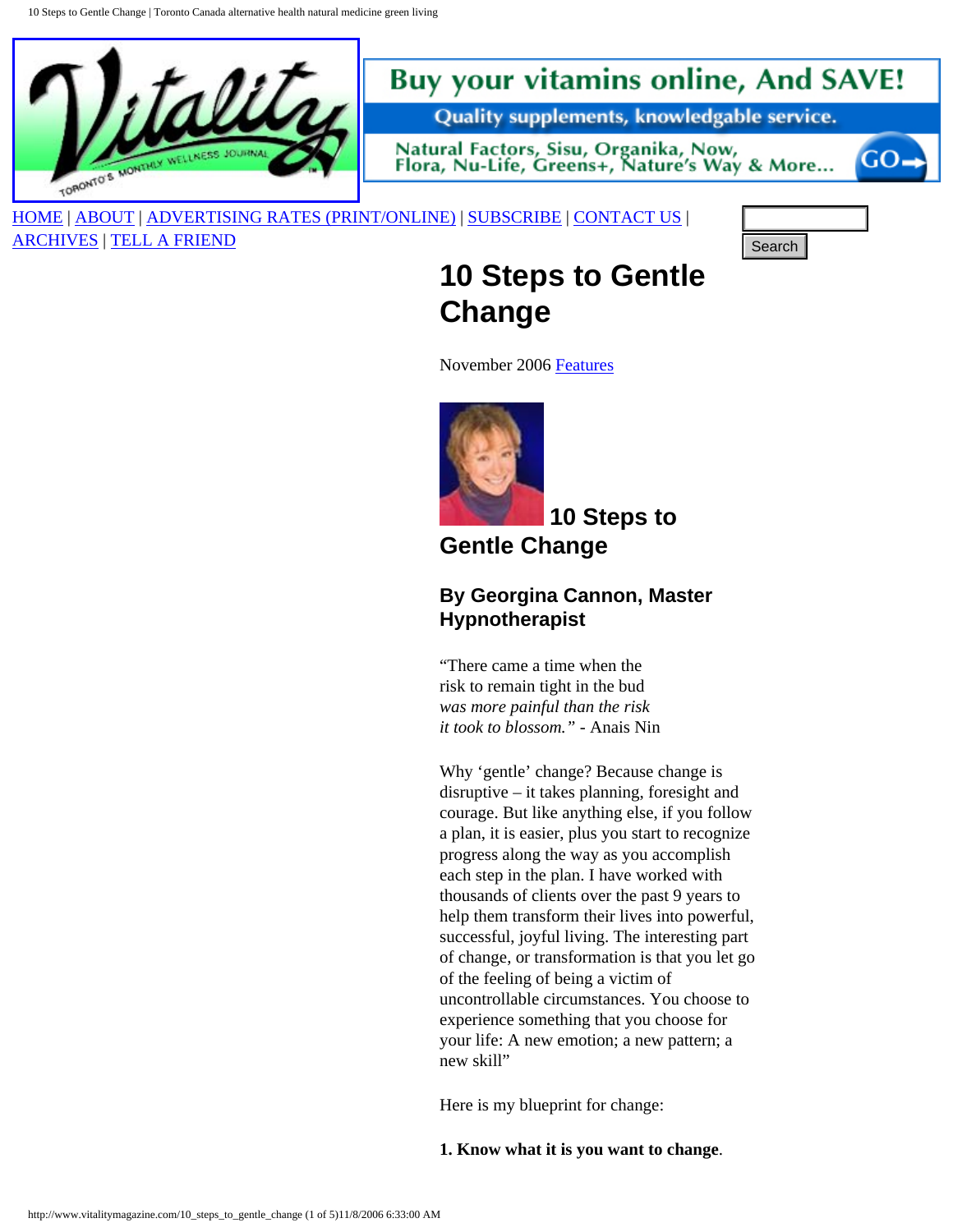Do your belongings, attitudes, ideas, habits, emotions such as guilt or anger, commitments, career or relationship still fit you? Do they still suit who you are – and who you want to be in the future? Do they serve you well?

#### **2. What exactly do you want to change?**

When you have decided it is time to 'lighten your load' and get rid of some of the baggage you carry – the first step is to decide what it is you want to change. If there's a whole raft of things begging for change, then choose just one to start with. And be very sure of what that one thing looks like.

#### **3. How will your life change with this one change?**

Write down what you want to change in a short sentence. Think about how it makes you feel when you think about the thing you want to change. Are you excited? Is there some fear? And can you imagine your life and how it will be with just this one change? Be realistic about the impact of this change, but most of all, be committed to making it happen.

#### **4. Who and what will be affected by your change?**

We don't live in a vacuum. When we make change it affects other people and events around us. Many people don't like change, so as you change you may find that some people start to resent your personal change work and try to undermine you. Ask someone who has made a lifestyle change around eating, and see what happened in their family! You need to make a very comprehensive list of who and what your change will affect

#### **5. Create a support system for yourself**

Change takes a great deal of courage – even the smallest changes are profound. You'll need some support systems. Build a team around you that will support you emotionally and physically with your change. People who really have your well-being at heart and understand your courage and commitment. Make sure you let them know ahead of time

### **Advertise** With Us On VitalityMagazine.com

Affordable rates, 4 sizes to choose from including this double tile.



Click here for more info **Plan Your Future Now!** 



**Unlock Nature's Most Closely Guarded** Secrets...

www.astrotrends.net Call 416-497-9000

## **Features A**

- The Story of Soba Japan's Favourite Noodle [Migrates to Western Kitchens](http://www.vitalitymagazine.com/node/view/1020)
- [Breakthrough Bone-Building Solutions](http://www.vitalitymagazine.com/node/view/1007)
- [Bestseller by Naturopathic Doctor Puts Women's](http://www.vitalitymagazine.com/node/view/1006) [Health in the Spotlight](http://www.vitalitymagazine.com/node/view/1006)
- The Orthommolecular Universe Where Nature [Rules and Patients are Cured](http://www.vitalitymagazine.com/node/view/1005)

## **Features B**

- [Healthy News Briefs](http://www.vitalitymagazine.com/node/view/1038)
- [Restaurant Review, Veda Fine Indian Takeout](http://www.vitalitymagazine.com/node/view/1029)
- [Chinese Herbs for Crohn's & Colitis](http://www.vitalitymagazine.com/node/view/1028)
- Healthy Product News Total Body Purge, [FrequenSea, Go-Pro Matrix](http://www.vitalitymagazine.com/node/view/1027)
- [Homeopathy Treatment for Gouty Arthritis](http://www.vitalitymagazine.com/node/view/1026)
- [Earthwatch Canadians Need a Transportation](http://www.vitalitymagazine.com/node/view/1025) [Revolution to Reduce Greenhouse Gases](http://www.vitalitymagazine.com/node/view/1025)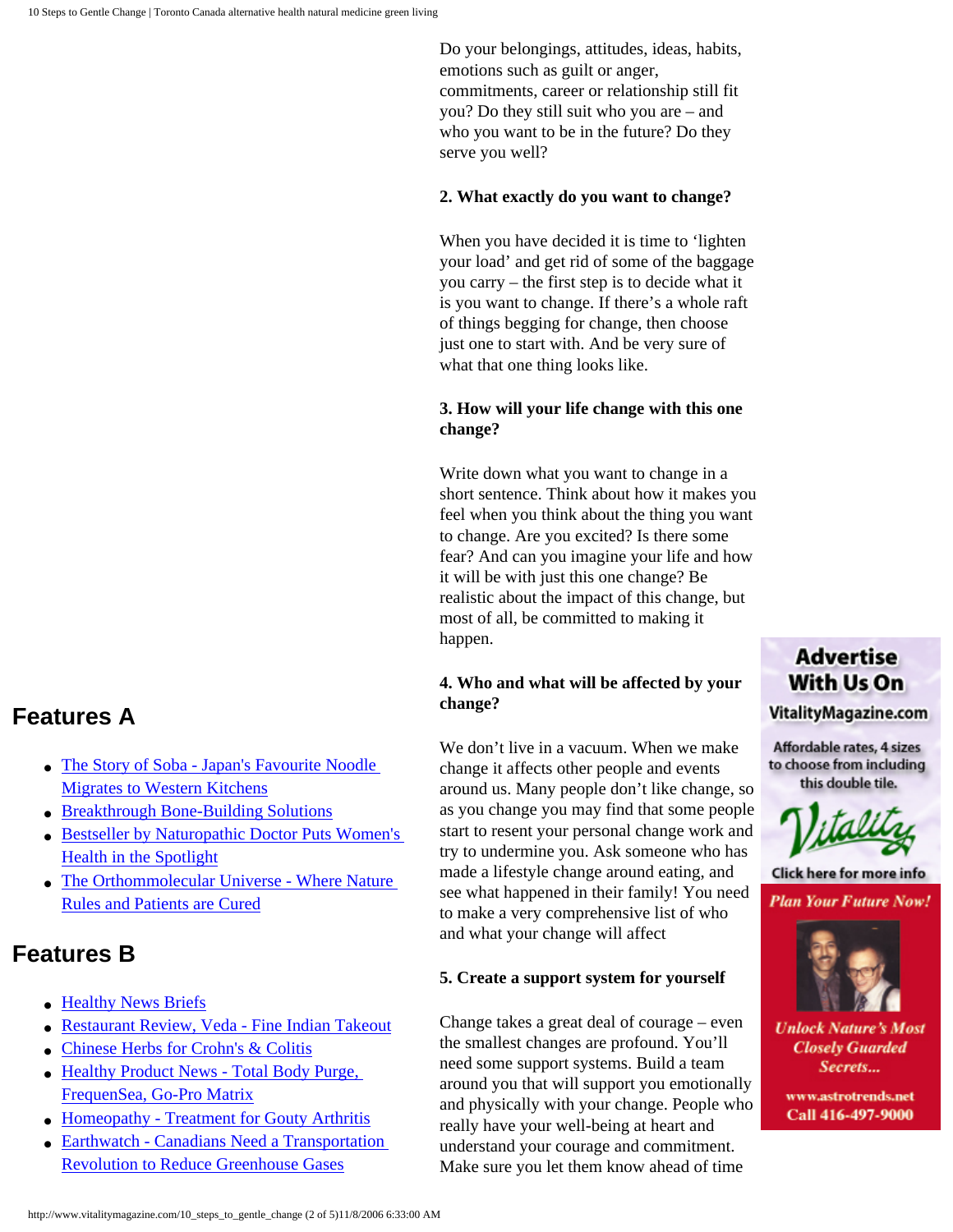10 Steps to Gentle Change | Toronto Canada alternative health natural medicine green living

- [Massage Therapy A Therapeutic and Relaxing](http://www.vitalitymagazine.com/node/view/1024) [Approach to Wellness](http://www.vitalitymagazine.com/node/view/1024)
- [10 Steps to Gentle Change](http://www.vitalitymagazine.com/node/view/1022)

# **COLUMNS**

- [Kim Elkington](http://www.vitalitymagazine.com/node/view/1030) Everyday Sacred Journeys
- [Julia Woodford](http://www.vitalitymagazine.com/node/view/1031) Letter from the Editor — Uncut
- [Jollean Schaffer](http://www.vitalitymagazine.com/node/view/1034) Sun Sign Predictions
- [Conscious Living](http://www.vitalitymagazine.com/node/view/1023)

# **Web Columns**

● [Viki Mather](http://www.vitalitymagazine.com/node/view/1032) Up North and Off the Grid

# **GUIDES**

- 2006 Getaway Guide Holistic Spas and Retreats in **[Ontario](http://www.vitalitymagazine.com/node/view/865)**
- 2006 Guide to Organics Ontario farms, markets, & [more!](http://www.vitalitymagazine.com/node/view/915)
- [Calendar of Events](http://www.vitalitymagazine.com/node/view/940)

# **LINKS**

● [WHOLE LIFE EXPO](http://www.wholelifecanada.com/)

what you will be doing differently, and how you need their support.

### **6. Time to dump the junk!**

What are you going to get rid of to make room for the new you? Old thinking? Old attitudes? Old fights or arguments? Old clothes? Old habits? Old beliefs about who you are and how you are? (Shy? Accident prone? Not efficient? Not smart? Not musical?)

This is one way to do that. List all the stuff to let go – relax with your eyes closed and visualize ahuge garbage bag and put everything you want to let go into that bag, including all of your thoughts and feelings about the stuff you've put in the bag, see it all there – tie a knot at the top of the bag, and kick it out to the far reaches of the universe. Watch it disappear beyond the stars. You'll notice you feel much, much lighter!

### **7. Your new life!**

Now it's time to bring your new life, with the changes into fruition. Start by visualizing what this new life will look like. Find a place to relax, close your eyes, and see yourself 3 months in the future, having achieved your goal. You are where you want to be, with the change complete. See yourself surrounded by people you know, love and admire, hear what they are saying to you, hear the laughter and conversation, feel the confidence that comes from being in charge of your life. Spend about 5 minutes there. Do this twice a day for 7 days. This is one way of putting the vision deeply into your subconscious mind so that you are pre-programmed for success.

### **8. Your Action Plan or Blueprint**

Write your goal, your action plan. Step by step. What you will do by when. Each step, how you will accomplish your goal. For instance, if your goal is to be more outgoing, maybe the first step is to talk to the cashier at the supermarket or gas station every time you go in. Ask them how they feel, talk about the weather – whatever. But make conversation with at least three people each day. This action plan should have at least 7 steps to

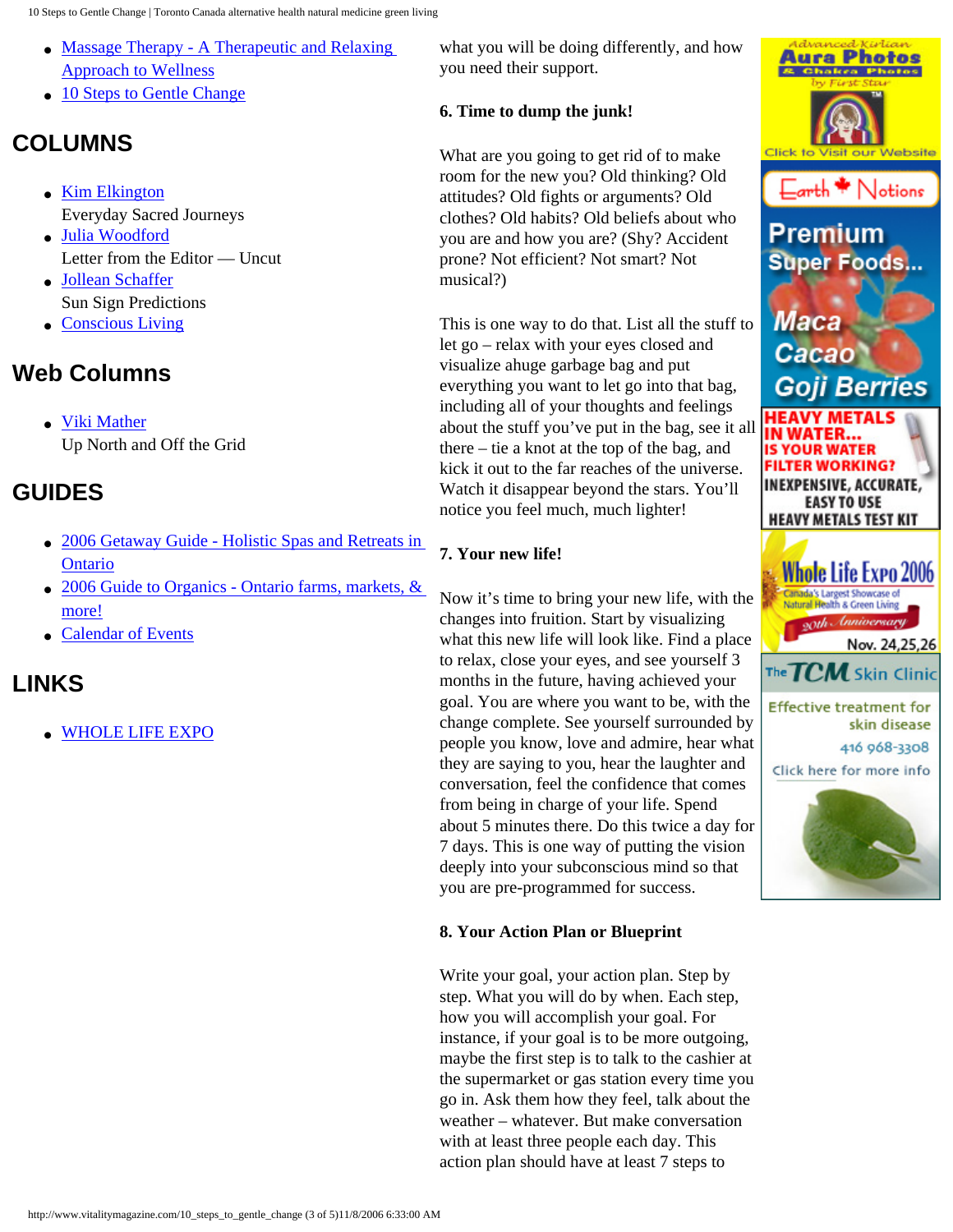achieve your goal. Each step is an action – not a thought – and each step has a deadline.

#### **9. Visualizing working the plan**

Find somewhere comfortable to relax. Put on some soothing music, close your eyes and allow yourself to slowly visualize yourself working through the plan. Step by step. Notice how, at each step, you change. Notice what happens at each step. The support you receive. The different reactions you get with your new habit. The confidence you feel. See yourself reaching each deadline easily and comfortably and taking the action needed towards your goal.

If you do this for at least 21 days you'll find the whole process of change becomes easier and smoother as your subconscious mind aligns with your conscious mind to keep you intellectually and emotionally in balance for your change.

#### **10. Take Action!**

Take the first physical step towards your change. Follow the plan you set out. Use your support systems. Congratulate yourself each step of the way, and make sure you notice how much more confident you feel as you begin to recognize your power. The power of your mind.

*Georgina Cannon is the founder of the Ontario Hypnosis Centre based in Toronto, Ontario. She is also on the Advisory Board of the National Guild of Hypnotists. Georgina specializes in enabling clients to achieve major life changes, healing personal and emotional issues, and she facilitates Past Life Research and Regression sessions. For more on Georgina Cannon visit, [www.ont-hypnosis](http://www.ont-hypnosis-centre.com/)[centre.com](http://www.ont-hypnosis-centre.com/) or contact her by email at lifedreams@idirect.com or telephone 416- 696-1684.* 

*Georgina is a Board Certified Hypnotherapist, a Doctor of Metaphysical Counselling, NLP Master, Timeline practitioner, Past Life Regression Therapist and accredited Instructor for the National Guild of Hypnotists, the Medical and Dental Hypnotherapy Assn, and the International*